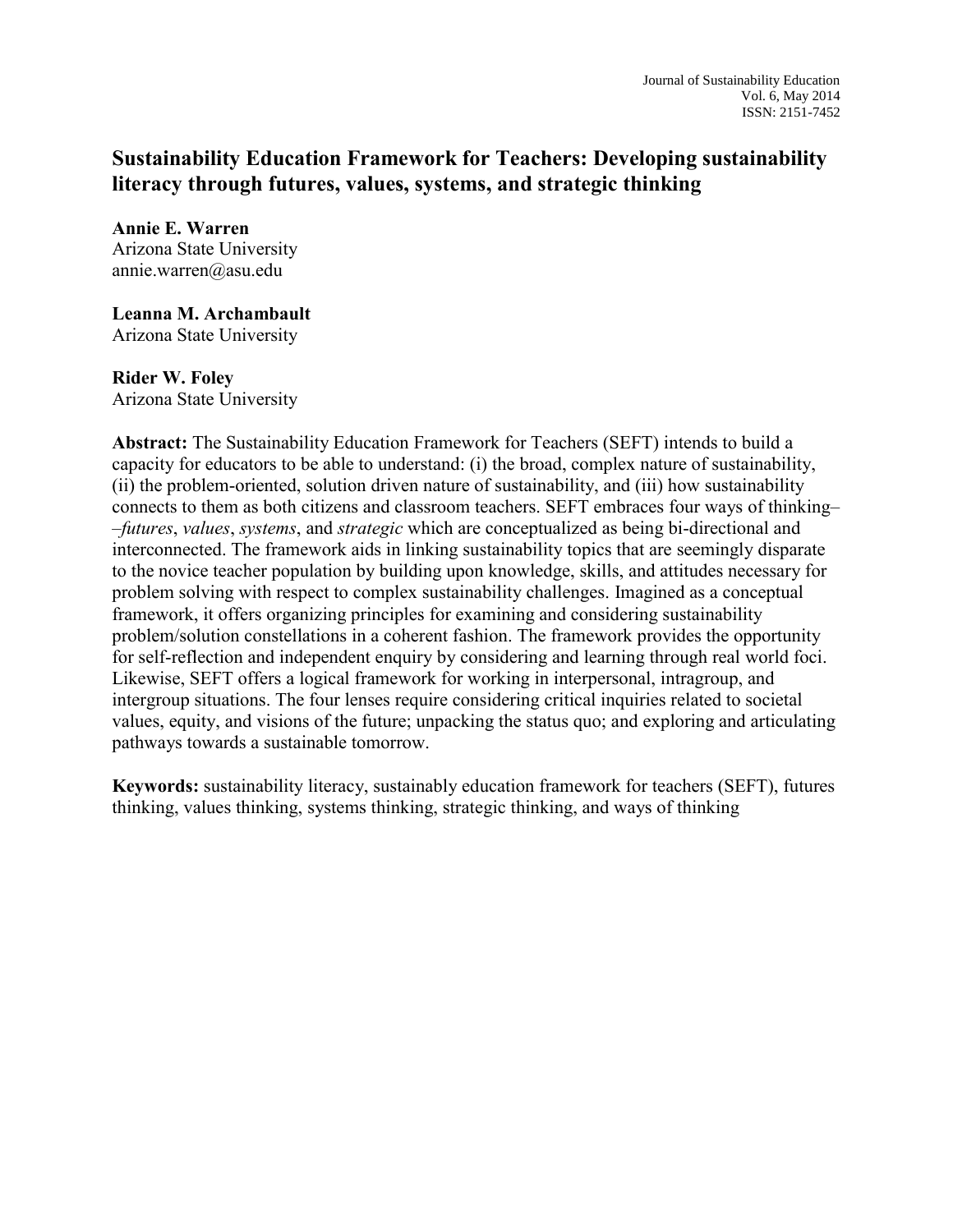*Annie Warren is the Program Director for the Sustainability Science Education (SSE) Project at Arizona State University. In addition to organizing the workflow and research of the SSE Project, she has also co-created two new required courses within ASU's Teachers College. The first is Sustainability Science for Teachers, a hybrid course that aims to educate students through the use of technology, digital storytelling, and real-world explorations, and trains pre-service teachers on unique ways of implementing sustainability in their future classrooms. The second course, Sustainability Science, Technology, and Society, is offered to general education majors interested in pursuing employment in nonprofit, recreational, and/or government organizations. In addition to being the course coordinator for these two courses and all related sections, Annie is also a Faculty Associate for the Mary Lou Fulton Teachers College at ASU. She works to hire world-class instructors who are passionate about the topics and motivated to engage students in a variety of new ways. Annie holds a BA in Sustainability, as well as a Master's in Science and Technology Policy from ASU's Consortium for Science, Policy, and Outcomes. Additionally, she has a Professional Masters of Interior Architecture from UCLA and is a LEED Accredited Professional. Currently, she is pursuing her PhD in the Human and Social Dimensions of Science and Technology at ASU. Annie's research focuses on understanding the human, cultural, and sociotechnological dimensions of sustainability from an interdisciplinary perspective. Currently, she is working to uncover how science and technology affect society and how society in turn responds and changes.*

*Leanna Archambault, PhD, is an Associate Professor at the Mary Lou Fulton Teachers College and Lead Researcher/Liaison for the Sustainability Science Education (SSE) Project at the Biodesign Institute ASU. Dr. Archambault's research areas include increasing sustainability literacy among pre-service and in-service teachers, teacher preparation for online and blended classrooms, the use of innovative technologies to improve learning outcomes, and the nature of technological pedagogical content knowledge. In addition to publishing in several prominent journals, she was awarded the Online Learning Innovator Award for Important Research from the International Association for K-12 Online Learning in 2010 and 2012. In 2013, she was named as the Promising Research Scholar for the Mary Lou Fulton Teachers College. Thorough the collaborative development of a newly required course for preservice teachers centered on sustainability and the Sustainability Education Framework for Teachers (SEFT), Dr. Archambault seeks to have a lasting impact on the practice of future and existing teachers throughout the state of Arizona and beyond. Dr. Archambault graduated from the University of Nevada, Las Vegas with a PhD in instructional*  and curricular studies. As a former middle school English teacher, she is passionate about improving education, particularly *through the meaningful use of innovative technologies.*

*Rider W. Foley: The single unifying theme of my research is how to deploy emerging technologies safely while also addressing critical environmental and social issues effectively. I aim to bring diverse knowledge sets together to enrich our understanding of those challenges and, through this process, contribute to shared-learning and novel approaches to discovering the underlying root causes to complex problems. My current research on nanotechnology leverages transdisciplinary team-based science to frame broad sustainability challenges facing urban communities. The research engages with nanoscale scientists and engineers to bring their interdisciplinary knowledge together to understand how nanotechnology may contribute to ameliorating social problems. My research reaches out to entrepreneurs, issue-advocates, and policy-makers to enhance the stakeholders' grasp of the social dimensions of emerging technologies and discover beneficial applications of nanotechnology to address critical environmental and societal challenges.*

*The authors, the development team, and the Center for Sustainable Health at the Biodesign Institute thank Arizona State University (ASU) for the generous Strategic Initiative Funds (SIF) provided to form the Sustainability Science Education Project, to develop the Sustainability Science for Teachers course, and other related projects at ASU. The Project was developed under the leadership of Dr. Lee Hartwell. We thank the Center for Sustainable Health at the Biodesign Institute, the Mary Lou Fulton Teachers College, the School of Sustainability, and the Consortium for Science, Policy, and Outcomes located at Arizona State University for advice and many experienced students who helped with the project. A special heartfelt thank you to all current and past Sustainability Science Education Project team members, colleagues, instructors, students, participants, and friends.*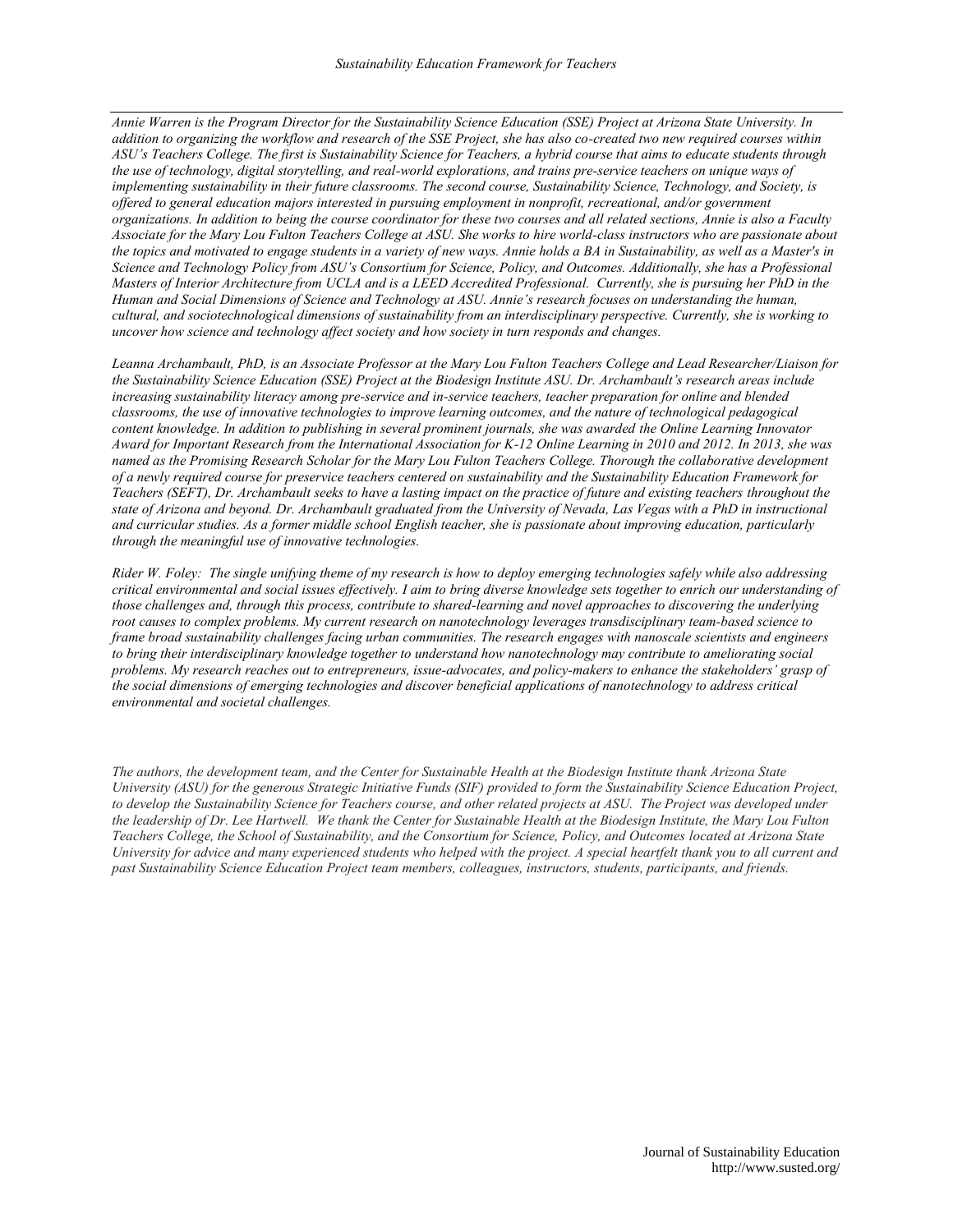#### **Introduction**

Educating the next generation on pathways toward a more sustainable way of life is of paramount importance. In order to accomplish this goal, teachers are a vital population with whom to work, and sustainability topics must be woven into teacher education and preparation programs (Nolet, 2009). Engendering a more informed teacher requires translating major sustainability challenges and solutions in a meaningful way together with articulating a deep concern for meeting people's needs, intergenerational equity, caring for the world's poor, and safeguarding the Earth's regenerative capacities (Our Common Future, 1986). Scholars have broadened this understanding to encompass environmental concerns more specifically through science and to denote the ecological relationships that exist between human-nonhuman and florafauna-land interactions (Kates et al., 2001; Orr, 1992). To confront these problems, evaluate solutions, and deal with growing inequities, education must be a central component to improving the human condition. A key focus must be on preparing the next generation to make informed decisions, challenge the status quo, and identify problems, as well as solutions.

Attending to populations with the potential of having the most catalytic effect is essential to the goals of sustainability. Teachers, their roles in schools, and society at large can work toward significant change for the better. Accordingly, to prepare teachers to take on this challenge, education and training are essential components that must be addressed, evaluated, and improved to meet this need (Nolet, 2009). Our Common Future, the Report of the World Commission on Environment and Development (1987) states that, "the world's teachers have a crucial role to play" in helping to bring about "the changes in attitudes, in social values, and in aspirations" related to and required for the longevity of our planet (p. 8). Furthermore, Our Common Future highlights that these changes will play out in the public sector through deliberate education and public engagement. Teacher preparation programs must answer this call and work toward a grander vision of preparing educators both as citizens and future leaders to enter a changing world and civic space where problems and solutions related to sustainability are seen as essential (United Nations Education, Scientific, and Cultural Organization, 2004).

For purposes of this paper, we shift from the current discourse on sustainability definitions and overarching sustainability competencies to a more teacher-focused and profession-specific vision for sustainability literacy. We highlight and explain the Sustainability Education Framework for Teachers (SEFT) in an effort to rapidly accelerate, inculcate, and prepare teachers with the goals of sustainability through a fundamental shift and transformation in the way they act, think, and engage with the world around them. The framework aids in linking sustainability topics that may seem disconnected to the novice teacher population. It does so by building upon knowledge, skills, and attitudes necessary for problem solving with respect to complex sustainability challenges. The goal of the framework is to build a capacity for teachers to be able to approach: (i) the broad, complex nature of sustainability, (ii) the problemoriented, solution driven nature of sustainability, and (iii) how sustainability connects to them as both citizens and classroom teachers. The remainder of this paper outlines the Sustainability Education Framework for Teachers and addresses examples of how it can act as an organizing and motivating structure for exploring and operationalizing sustainability literacy as one of several core literacies for teachers. Each element of the framework is defined and includes related abilities and possible teaching strategies. An informative and detailed video accompanies each lens and is meant to act as valuable visual material to further enhance the conversation on sustainability literacy and the framework itself (see the following link for other supplementary videos on [SEFT\)](http://sustainabilityscienceeducation.asu.edu/course/sustainability-competencies/).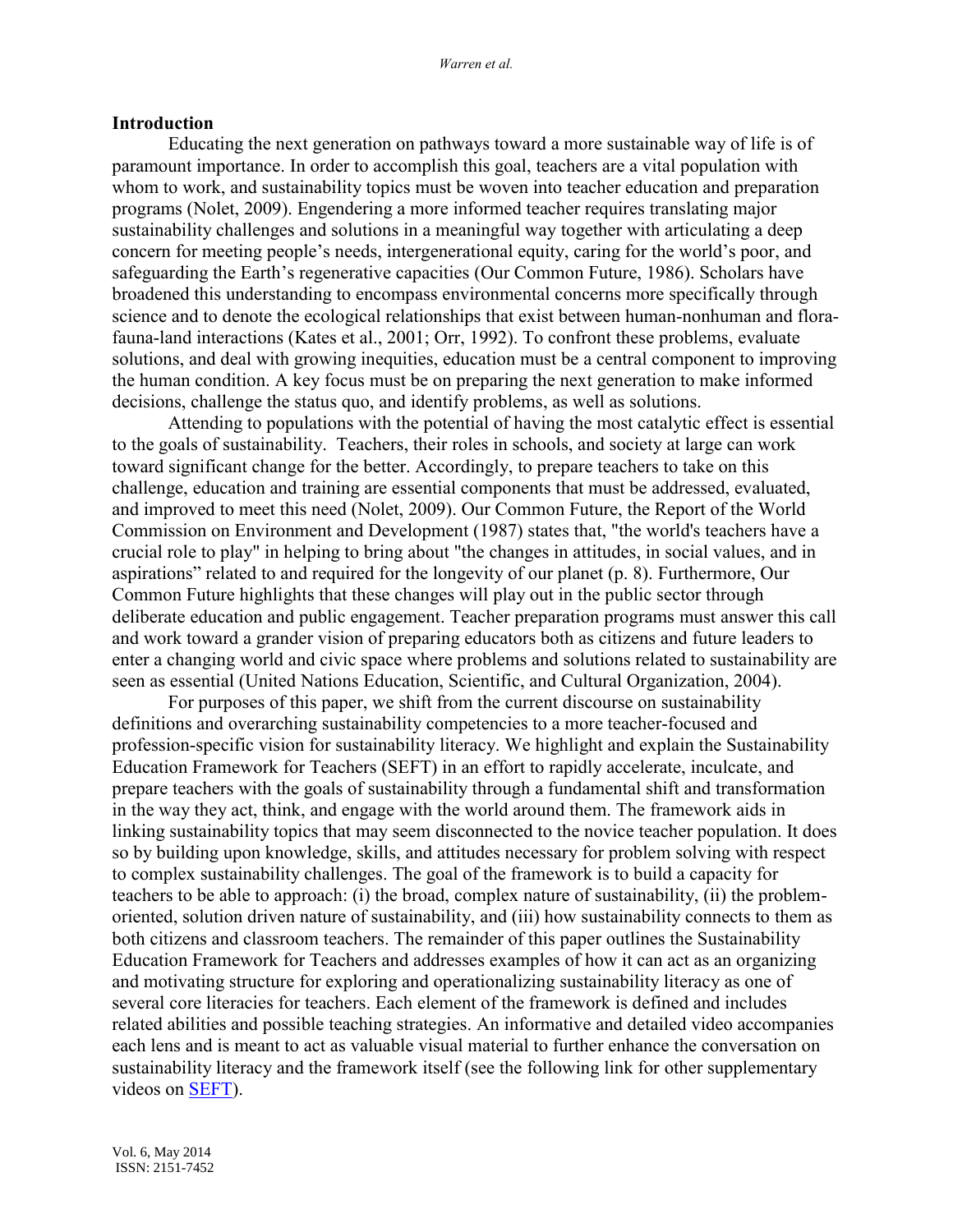### **Sustainability competencies and literacy**

Overarching and general sustainability competencies have been researched, articulated, and evaluated by the field in recent years (see Wiek, Withycombe-Keeler & Redman, 2011). As described by Wiek et al. (2011), general sustainability competencies take the form of bullet point lists which aim to describe unifying themes, concepts, ideas, capacities, abilities, beliefs, behaviors, and knowledge sets that are required to move towards a greater vision of sustainability. The term *competency* refers to a wide set of skills, abilities, and behaviors that in theory should be measurable and observable. Currently the field is grappling with which sustainability competencies are the most valuable, justifications as to why certain competencies are essential, and ways to measure each competency. In this paper, we shift the conversation away from sustainability competencies to focus on sustainability literacy for teachers. This articulation provides a transition to a more teacher-centric and profession-specific vision of sustainability (Bertschy, Künzli, & Lehmann, 2013; Church & Skelton, 2010; Cortese, 2003; Nolet, 2009; Sipos et al., 2008; Wiek et al., 2011).

The concept of *literacy* fits well when considering and working with teachers. While there is a subtle difference between competency and literacy, and the terms are often used interchangeably, we believe that professional programs for teachers should consider sustainability literacy among other literacies such as math literacy/numeracy and language literacy. These key literacies and overarching profession-specific skills such as classroom management add up and embody the necessary abilities teachers must encompass for their field. Literacies suggest a collection of skills that, once achieved and formed, can manifest a particular level of competence that can be measured in the future. We use the term literacy as, "a collection of skills that allow for effective participation and influence in diverse areas of social life" (Stibbe & Luna, 2009).

Nolet (2009) defines sustainability literacy as various abilities and subsequent actions such as problem solving and informed decision-making. Likewise, the concept of sustainability literacy is described by Tilbury  $(2011)$  as more than conveying new knowledge and,  $\degree$  also means learning to: ask critical questions; envision more positive futures; clarify one's own values; think systemically; respond through applied learning opportunities; and to explore the dialectic between tradition and innovation" (p. 13). Once teachers gain sustainability literacy, they become empowered to (a) approach society with a critical lens; (b) teach sustainability topics and ways of thinking to their students; (c) make informed decisions; (d) contribute to rethinking intrapersonal, interpersonal, intragroup, and intergroup conceptions of society and the environment (Bertschy et al., 2013; Nolet, 2009; Stibbe & Luna, 2009). Along with other key literacies, teachers should be able to infuse sustainability literacy into their daily instruction and across the curriculum (Santone et al., 2014).

### **Sustainability Education Framework for Teachers (SEFT)**

While scholars have worked in the area of sustainability literacy and with sustainability competencies in general, a clear coherent framework for both preservice and inservice teachers has yet to be clearly defined. We propose the SEFT, which aims to support the development of sustainability literacy that builds upon existing work (Bertschy et al., 2013; Nolet, 2009; Stibbe & Luna, 2009; Tilbury, 2011; Wiek et al., 2011) and answers the call for more specific engagement by educators. SEFT aids in linking sustainability topics to existing curricula that may seem unrelated to the novice sustainability teacher population by constructing knowledge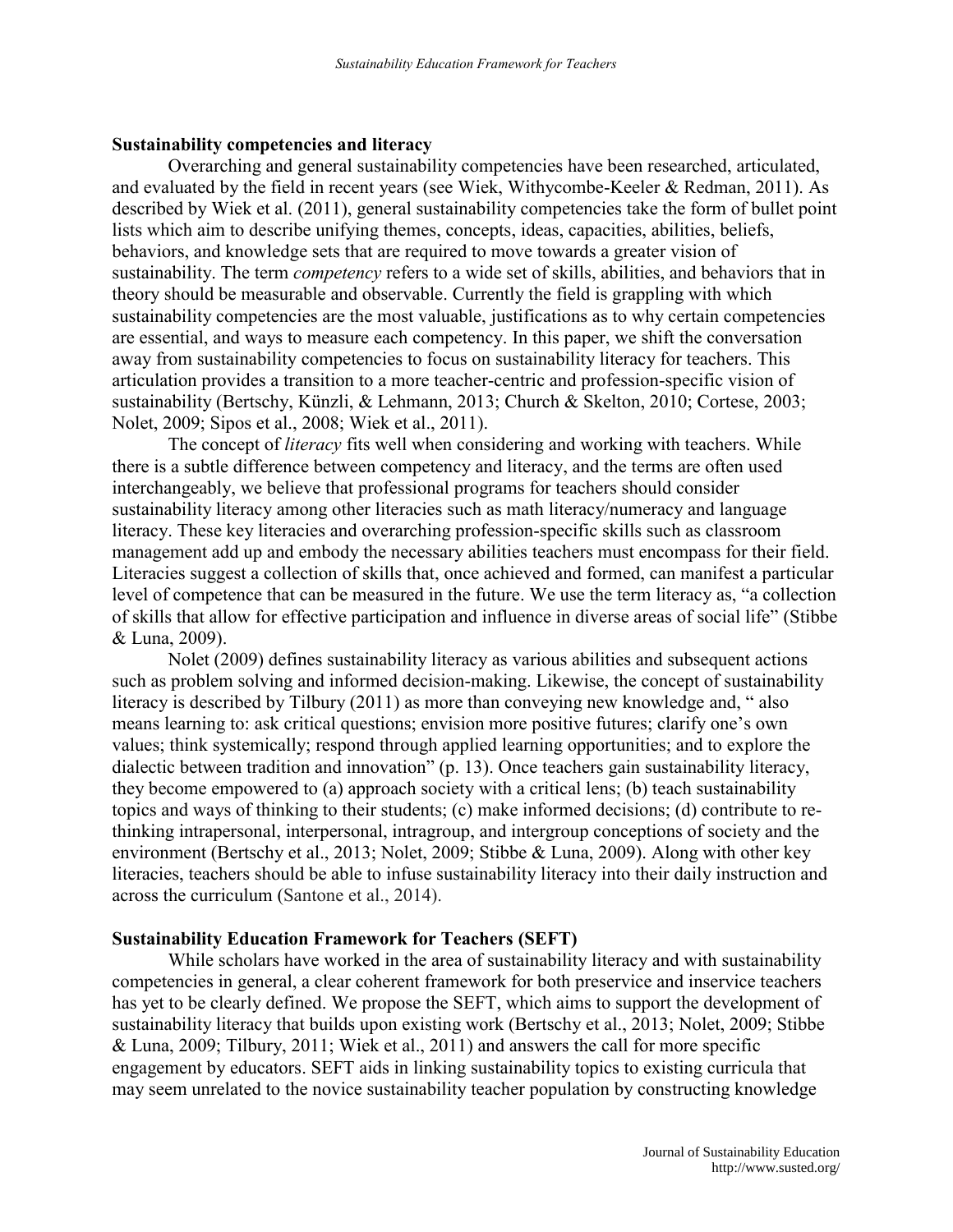and dispositions necessary for problem solving complex sustainability challenges. While distinct sustainability content areas such as water, food, energy, poverty, population, ecosystem services, production, and disposal may appear disconnected, our framework seeks to operationalize the interconnections between and among sustainability-related topics. This framework provides a landscape in which teachers can situate sustainability content knowledge, pedagogy, and craft meaningful evaluations.

SEFT embraces four ways of thinking––*futures*, *values*, *systems*, and *strategic*––which are more than just a list of steps or sets of knowledge that must be acquired. Instead, they are a conceptual framework for analyzing and considering sustainability problems and solutions through a networked approach. These specific four ways of thinking were identified after extensive conversations with sustainability and education experts, reviewing the existing literature, and considering how to prepare teachers meaningfully to take on the role of educating for sustainability. While these four ways of thinking are discussed across the literature in general, they are typically considered in isolation, articulated in a dispersed fashion, and/or examined with complex terminology (Wiek et al., 2011; Stibbe & Luna, 2009; Bollmann-Zuberbuhler et al., 2014). Highlighting and clarifying these four ways of thinking provides an opportunity to strengthen a more robust inquiry of sustainability topics, content, pedagogy, and evaluation. While each of these ways of thinking are presented in a specific order in this paper, they should be considered in parallel as they are conceptualized as being bi-directional and interconnected. Likewise, the logical entry point in the framework presented is dependent upon the problem and/or solution being questioned or observed. Intentionally, this framework is not represented with an accompanying Venn diagram because that type of visual representation may limit creative uses of the framework, create a false sense of overlap, and/or suggest a specific procedure for a given context that was not intended. In addition, SEFT is not meant to be prescriptive. The ways of thinking can be implemented in conjunction with one another or used individually after careful consideration of the topic has taken place.

SEFT provides the opportunity for self-reflection and independent enquiry by considering and learning through real life issues (Stibbe & Luna, 2009). The framework offers a logical method for working in interpersonal, intragroup, and intergroup situations. The four lenses may be used in a variety of ways. They require considering critical inquiries related to societal values, equity, and visions of the future; unpacking the status quo; and exploring and articulating pathways towards a sustainable tomorrow. The strength of the framework is that it requires considering other people, places, times, and spaces beyond the universe of just one person. It is about structuring knowledge(s) and mapping out a plan to address a particular situation through a problem/solution constellation that exists at a variety of temporal scales (Wiek et al., 2011). Through the framework, we are proposing that teachers as both citizens and educators must be able to understand, evaluate how, and take action on the following notions:

- Observed symptoms are the result of cascading effects linked to interconnected *systems* (Meadows, 2008);
- *Values* connected to over-consumption and inequitable distribution of resources is creating conflict (Ostrom, 1990);
- Human-caused environmental damage to the biosphere and local ecosystems is threatening the viability of *future* human generations (Rockstrom et al., 2009); and
- Solutions to sustainability challenges must consider trade-offs and be constructed *strategically* to maximize benefits and ameliorate negative unintended consequences (Costanza, 2011; Gibson, 2006).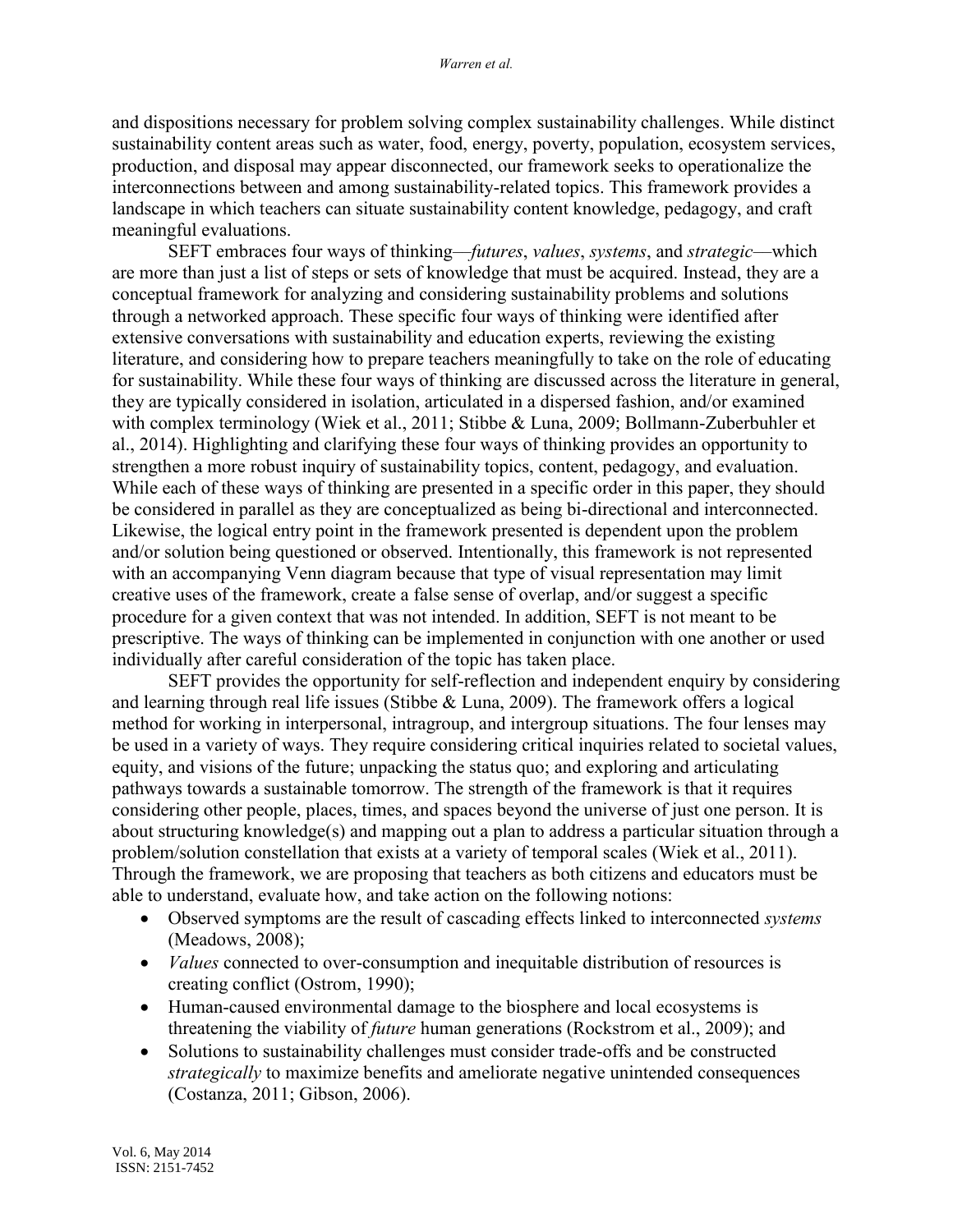Making use of the framework and working through these sets of problem/solution constellations leads to achieving sustainability literacy. Each of the four ways of thinking are described in the following section.

## **The four ways of thinking: Building sustainability literacy**

**[Futures Thinking.](http://sustainabilityscienceeducation.asu.edu/course/sustainability-competencies/futures-thinking/)** Futures thinking is also known as anticipatory thinking, foresight, or trans-generational thinking. Sustainability requires future thinking. It includes, "the ability to collectively analyze, evaluate, and craft rich 'pictures' of the future related to sustainability issues and sustainability problem-solving frameworks" (Wiek, et al., 2011, p. 208-209). Futures thinking integrates the ability to think systematically about the future and future generations. In seeking sustainable solutions, stakeholders, policy makers, innovators, and citizens need consider how past decisions led us to the crises we face today. We need to anticipate and imagine how today's solutions could introduce negative cascading effects and become tomorrow's problems. Likewise, we need to work through plausible scenarios of the future that can lead to safer, happier, and healthier futures, and work to achieve these futures today. Futures thinking works to answer the question, *where are we headed?* Futures thinking allows for anticipatory approaches to understanding, mitigating, and/or adaptively preparing for future changes, problems, and solutions (Gibson, 2006). Evaluating how unexpected events, such as hurricanes or newly enacted policies, could change our future plans is a necessary element of this type of thinking. Futures thinking challenges us to become more flexible the further into the future we envision. The longer the amount of time between the present and the future, the more uncertain a particular future may be. Thinking about the future requires understanding and being comfortable with uncertainty. Sustainability necessitates learning from the past, exploring the present, thinking about the future, and developing solutions that are adaptable and resilient.

Futures thinking includes the ability to:

- Discuss how people in the past affected our options today, and how we now affect the options of people in the future (Our Common Future, 1986)
- Anticipate the potential future consequences of inaction in the present, often referred to as the 'no-action' scenario
- Envision desired futures and contrast them with the present status quo as a means to build strategies or 'backcasting' (J. Robinson et al., 2011)
- Recognize emerging trends and their potential future trajectories (D. Robinson et al., 2011
- Imagine a diversity of futures based on change in one or more dynamics or variables (Selin, 2007)
- Recognize different theories of how futures emerge (Kuhlman, 2001)
- Consider that futures are aspirational, and create futures instead of accepting futures (Newman & Jennings, 2008)
- Cope with the potential unintended consequences of interventions, ideas, and/or solutions we fabricate through adaptive management (Norton, 2005)
- Conceptualize different aspects of futures:
	- o Utopian (ideal) or dystopian (repressive)
	- o Possible futures (plausibility)
	- o Probable futures (likeliness)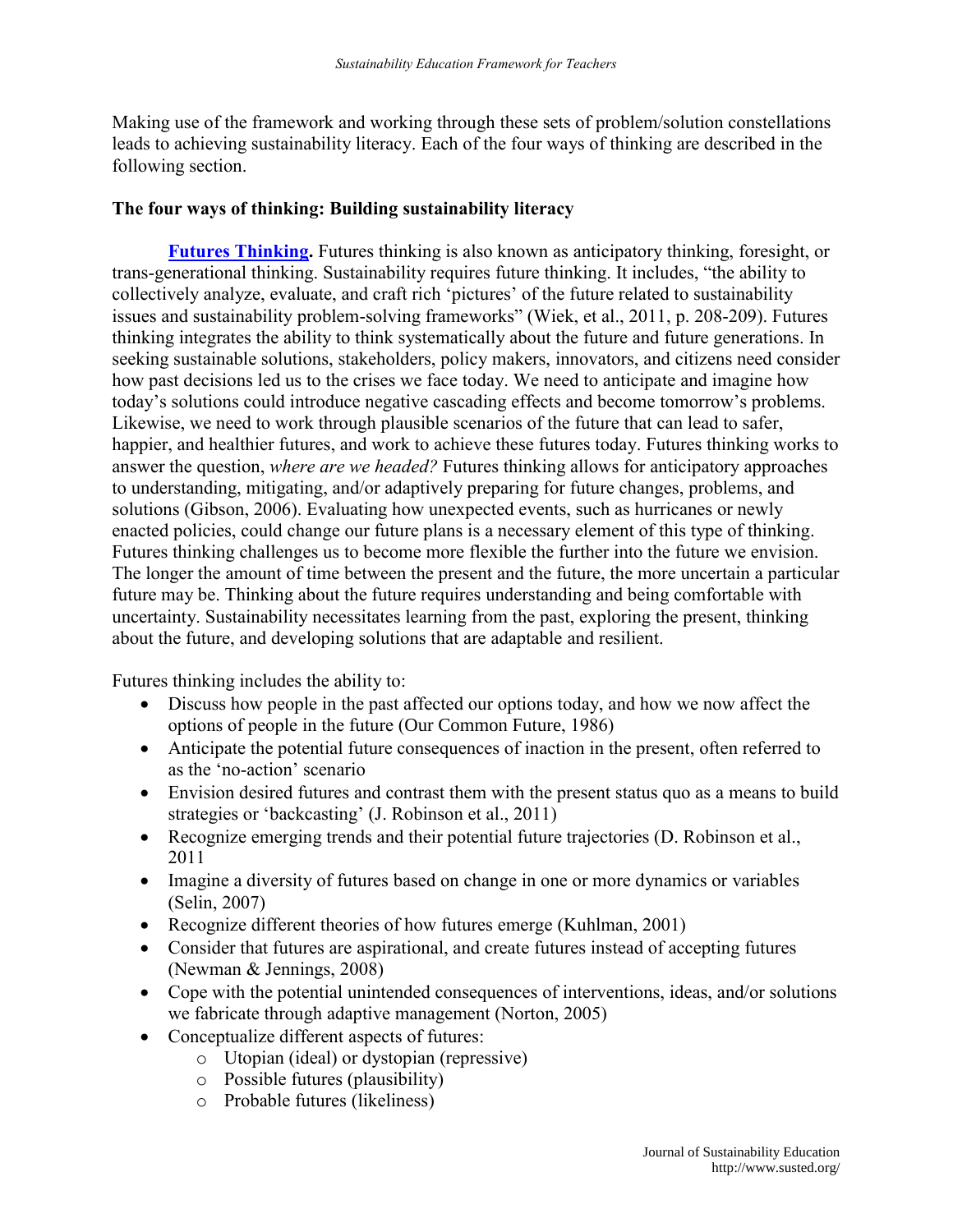## o Value-laden futures (desirability, sustainability)

Educators should consider the broad range of plausible futures so that we can educate society to envision and create a more sustainable tomorrow. Futures thinking can be used in the classroom by beginning to engage students with multiple possible outcomes of decisions and actions. Students can journal about the variety consequences associated with the choices they make, and teachers can push students to engage beyond the obvious first choice answers. Another idea is to make use of scenarios in the classroom. Scenarios are a tool that teachers can implement to help students think about how the future might unfold. Scenarios can take many forms beyond a written format such as visual, auditory, embodied, kinesthetic and/or verbal. Students can work in groups developing alternative ends to stories they are currently reading or discuss and map out a range of possible outcomes. Thinking about the future also requires an understanding of the past. Knowing where decisions and outcomes originated from can support projections into the future. Teachers can guide students as they conduct a macrohistory, seeking patterns of change, or consider historical trends. Futures thinking asks teachers to explicitly address multiple futures and prepare students to ask questions, think critically about the past, challenge the status quo, and envision tomorrow on a variety of time scales.

**[Values Thinking.](http://sustainabilityscienceeducation.asu.edu/course/sustainability-competencies/values-thinking/)** Values thinking is also known as value-focused thinking, orientation thinking/knowledge, and/or ethical thinking. Because sustainability is a field that is problemoriented and solution driven, potential solutions require values thinking. This includes, "the ability to collectively map, specify, apply, reconcile, and negotiate sustainability values, principles, goals, and targets" (Wiek et al., 2011, p. 209). To use values thinking involves concepts of justice, equity, social–ecological integrity, and ethics. It also means understanding how these concepts vary across and within cultures, and how integrating these concepts contributes to solving sustainability problems. According to Veugelers (2000), "Developing skills to analyze values and to communicate them is necessary to show students that values are constructs and that people can make choices for certain values" (p. 39).

Due to the complex problems the world faces such as poverty, access to nutritious food and clean water, and our current energy crisis to name a few; solutions cannot arise from a single group or discipline. Rather, solutions need to borrow insights from many fields and areas of expertise in order to understand nature and our interaction with it. Another essential element for values thinking is to consider how our current problems and possible solutions impact a variety of different people. Solutions must be fair to concerned stakeholders and should be transparent in order to be equitable. Just as the development of sustainable solutions should involve everyone affected, solutions should not just benefit a single person or group.

Values thinking includes the ability to:

- Assess a problem and its context comprehensively
- Describe how justice, equity, and social-ecological integrity vary across and within cultures (Holifield, Porter, & Walker, 2010)
- Determine how integrating justice, equity, and social-ecological integrity impact solving problems (Holifield, Porter, & Walker, 2010)
- Specify, negotiate, and apply values, principles, and goals while recognizing multiple viewpoints from others (Kurtz, 2008; Rolston, 1994)
- Articulate and work through preconceived notions (Rawls, 1985)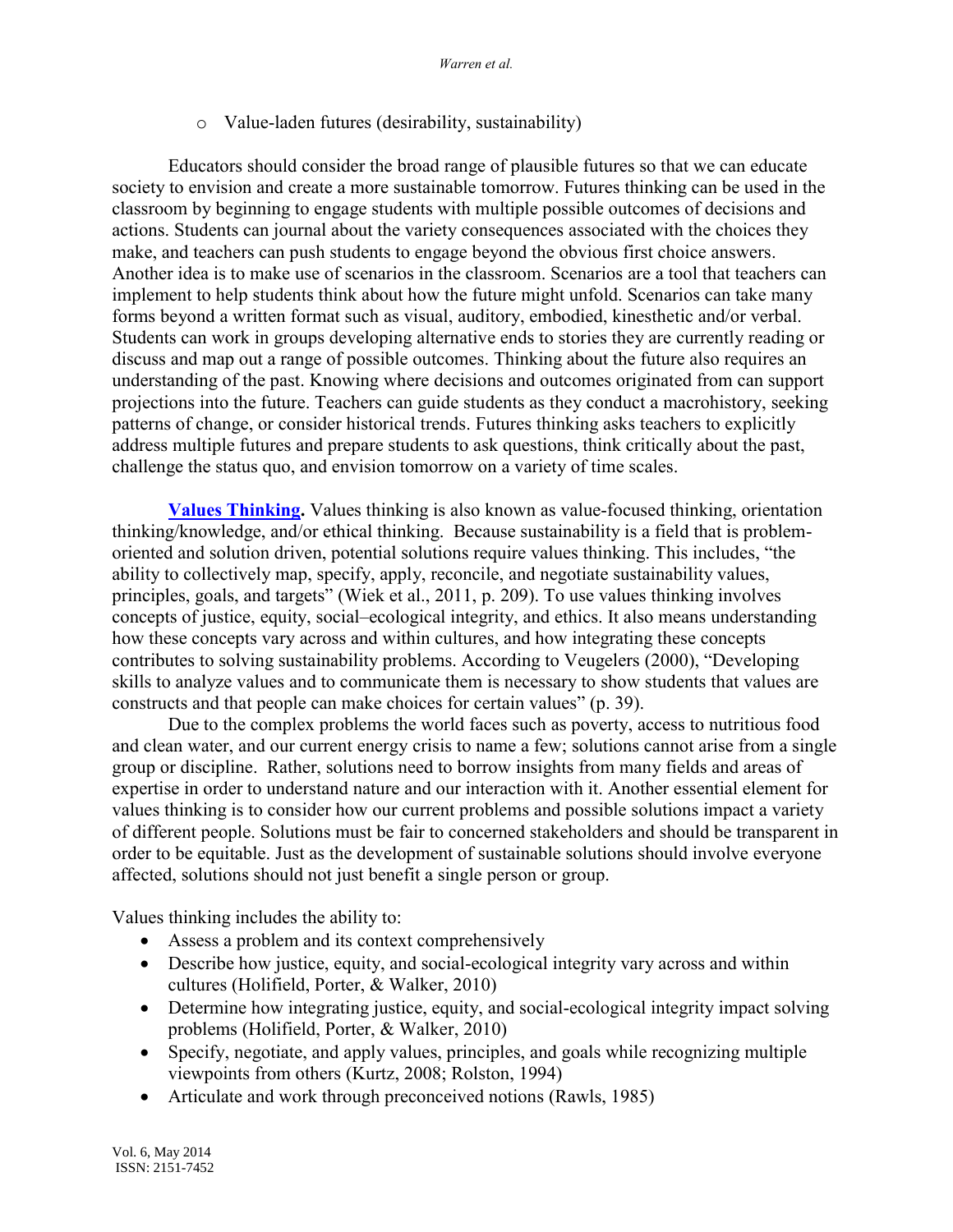Ensure group consensus is not achieved by limiting stakeholder involvement (Fischer, 1993; Corburn, 2007; Bäckstrand, 2003)

To explore values thinking in the classroom, teachers can help students seek different points of view, as well as explore their own feelings and values on various issues. Teachers should demonstrate and exhibit a strong sense of fairness and social justice in the classroom as a model for performance beyond the classroom. This can be accomplished through discussions in which students have the opportunity to ask questions, clarify and analyze their values, and explore others' values in a safe space. Students should work through techniques on active listening/participation and role-play to allow them to view issues from different points of view. Teachers can also engage students in values thinking through the use of debates and discussions in the classroom. In addition to role-playing and debates, students should be able to ask clarifying questions and explore how values operate in a range of contexts that might not be initially transparent. Teachers should be sensitive to students needs and make sure topics are appropriate for the grade level, culture, and the community in which they are located.

**[Systems Thinking.](http://sustainabilityscienceeducation.asu.edu/course/sustainability-competencies/systems-thinking/)** Systems thinking is also known as interconnected thinking or holistic thinking. According to Wiek et al. (2011) systems thinking, "is the ability to collectively analyze complex systems across different domains (society, environment, and economy) and across different scales (local to global), thereby considering cascading effects, inertia, feedback loops, and the other systemic features related to sustainability issues and sustainability problem-solving frameworks" (p. 207). Systems thinking does not claim complete knowledge. Rather, systems thinking is about assessing the degree of system complexity and analyzing system dynamics to make informed decisions that reduce the risk of negative outcomes.

Systems thinking requires that we capture, begin to understand, and recognize that a system is a configuration of parts connected and joined together by a web of relationships, flows, and/or networks, some of which might not be readily transparent. Systems thinking is non-linear. This means that in systems thinking, cause and effect are not necessarily linked or connected with simple step-by-step chains. While sociotechnical events may be separated by place, time, and distance, systems thinking can illuminate how incremental changes can invoke large complex changes in other systems. Connections between human and natural systems are of particular interest, because they offer excellent examples of cascading effects, illustrating that what might seem to be a simple outcome of a given system can actually have a series of effects on other interconnected systems. With systems thinking, it is important to unpack the interconnected nature of all elements and to understand that reacting to a problem in one part of the system may have unintended consequences on other components or the process as a whole.

Systems thinking includes the ability to:

- List system components, denote flows in particular directions, and map out systems as needed (Meadows, 2008)
- Assess degrees of system complexity (Casti & Karlqvist, 1986)
- Analyze systems with a holistic perspective (Wheeler, 2014).
- Conceptualize diverse interconnections between systems
- Recognize system dynamics, cascading effects, feedback loops, and system states (Meadows, 2008)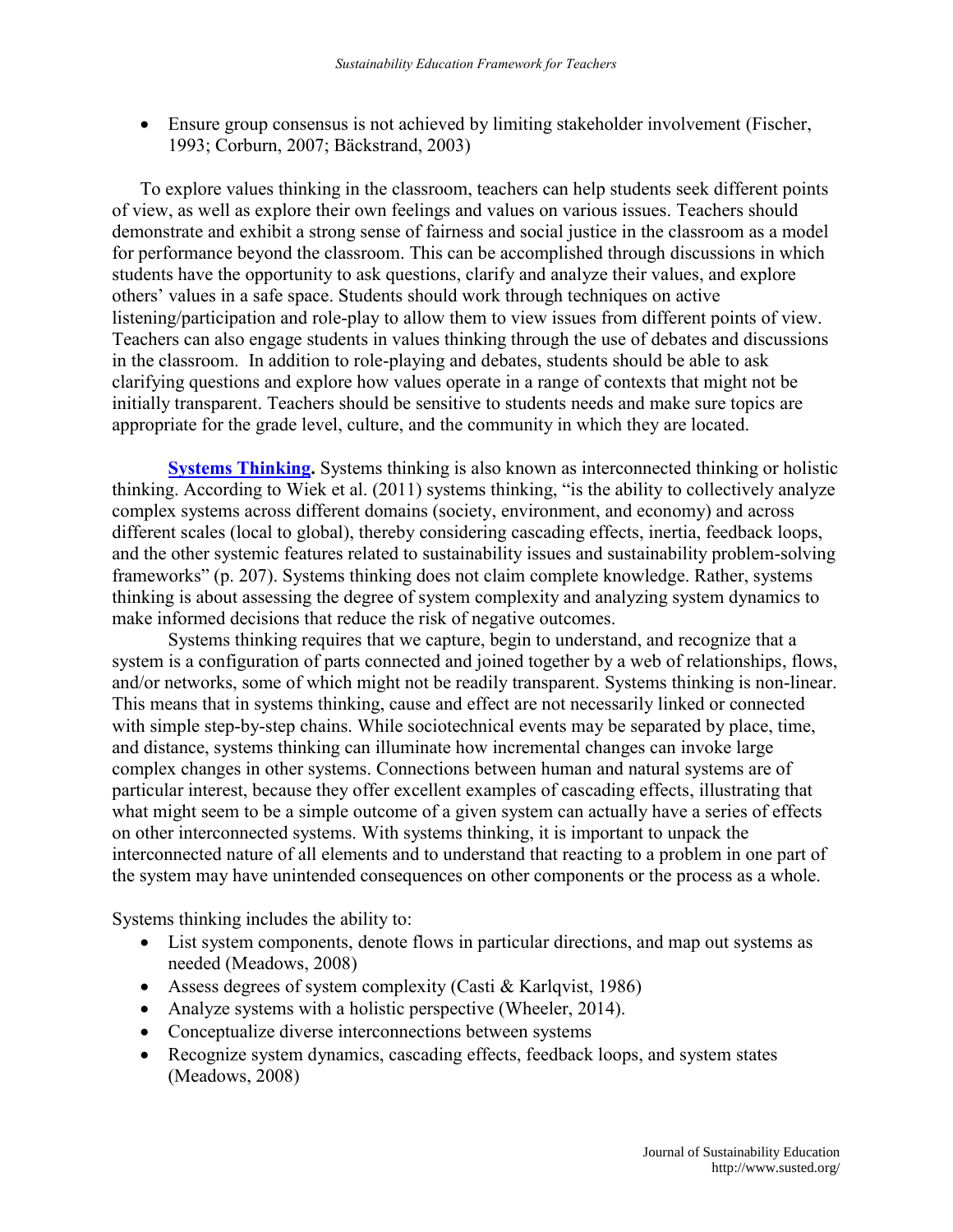- Recognize patterns and underlying relationships among problems and possible solutions (Grunwald, 2004)
- Describe intentionality, systemic inertia, path dependencies, barriers, and alliances

To support systems thinking in the classroom, teachers can help students explore how things might change under different circumstances. Games and models are a great tool to demonstrate this relationship of change under different circumstances. Teachers should encourage students to look at possible associations and connections beyond what is specifically being studied. This is so they can seek possible explanations of these relationships, and realize how these systems often directly impact one another. Students should be actively looking at possible associations and connections beyond the information that is being presented. Teachers can have students review case studies or current news stories to identify transparent and hidden connections. Teachers might consider conducting an institutional analysis, which includes a robust review of existing practices, mechanisms, and procedures currently in place. For example, a classroom project might be unpacking and exploring how food gets to the local grocery store or how specific products relatable to students are produced. Students should actively share findings with their peers and discuss as a class both hidden and visible flows. Teachers should move between local and global examples as a way to highlight the interconnected nature of the world around us.

**[Strategic Thinking.](http://sustainabilityscienceeducation.asu.edu/course/sustainability-competencies/strategic-thinking/)** Strategic thinking means being able to develop a strategy or a plan to achieve a particular vision. Strategic thinking frames every decision by how it contributes to achieving that vision. Strategic thinking is, "the ability to collectively design and implement, interventions, transitions, and transformative governance strategies toward sustainability" (Wiek et al., 2011, p. 210). It involves considering possible solutions under a given certain set of assumptions, articulating potential alternative solutions, and challenging existing assumptions and alternatives, potentially leading to new solutions that may be more appropriate (Lawrence, 1999). Strategic thinking involves using analogies and qualitative similarities to create new ideas in addition to developing a course of action dependent on new learning (Lawrence, 1999). This means finding creative ways to solve the critical problems of our time and understanding and working to reduce inequalities. Strategic thinking involves finding opportunities for creativity, innovation, and learning, as well as creating new institutional frameworks for collaboration and better governance. One common stumbling block to strategic thinking is the status quo. The current state tends to exert a lot of influence over future states and can result in path dependency where our current state sets a path for the future. Good strategic thinking takes path dependency into account and can even turn it into an asset or an advantage.

Strategic Thinking includes the ability to:

- Recognize the "big picture" (e.g., overall themes, trends, goals) in light of specific, local problems and solutions
- Design interventions that address sustainability problems at multiple temporal scales (Loorbach, 2007)
- Anticipate and build contingency plans for potential unintended consequences by making good use of anticipatory governance (Guston, 2014)
- Create intervention strategies to avoid undesirable scenarios and realize sustainable visions (Kemp & Rotmans, 2005)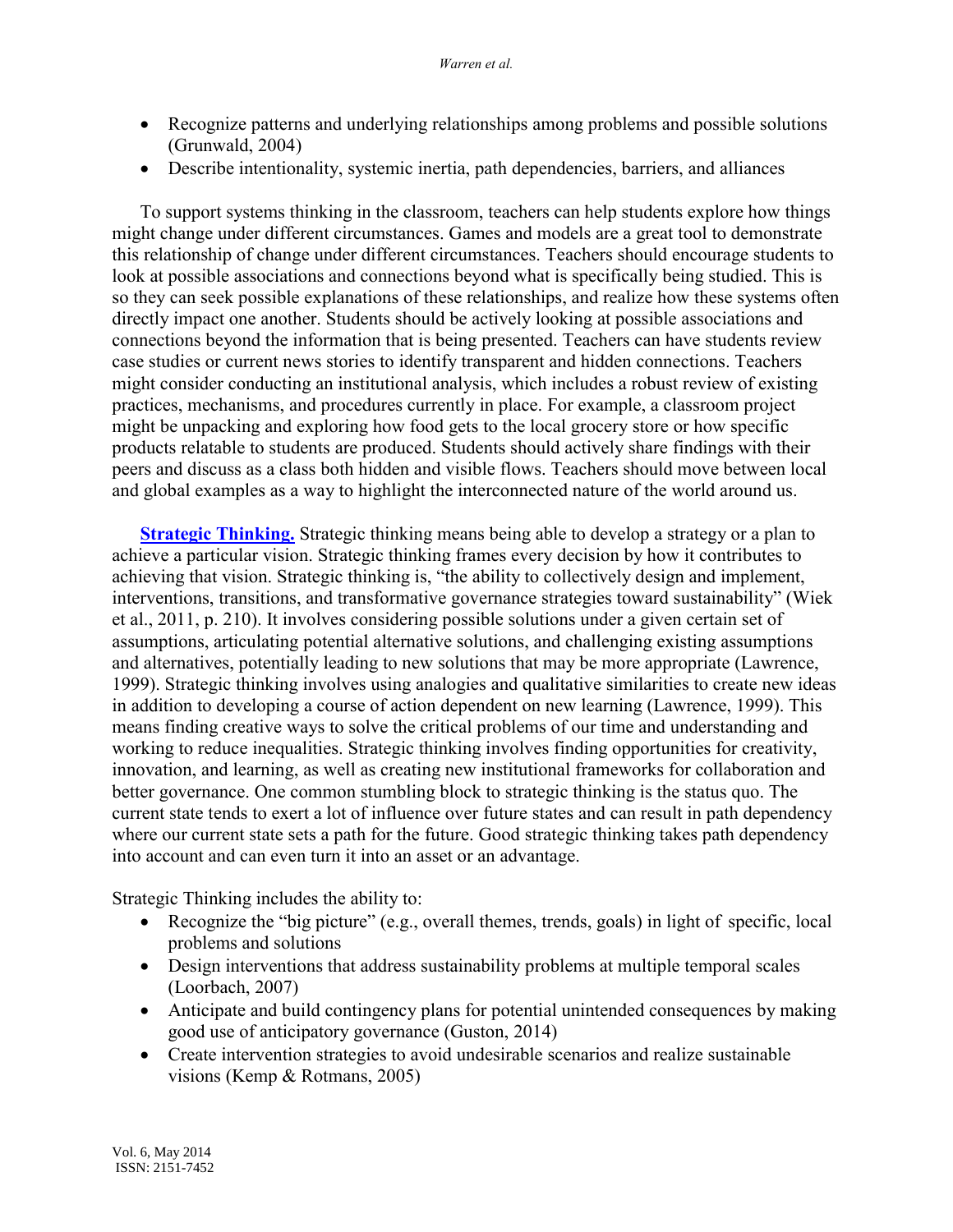- Collaboratively design and work to implement interventions/solutions that address sustainability problems
- Comprehend the impact of local problems on the global scale, and vice-versa (Geels, 2010)
- Describe viability, feasibility, efficiency, and efficacy of systemic interventions

Educators can develop strategic thinking with their students by making use of inquirybased and project-based instruction such as designing, testing, evaluating, and adapting policies, programs, and action plans with their students. This can range from outlining a plan to collect food for a local shelter to suggesting a new after-school program at their school. Strategic thinking can be clearly conveyed in a meaningful way to students when working with real-world problems and solutions. Therefore, it is important to recognize that strategic thinking must be practiced live with real-world situations in order to achieve the particular cognitive activity that is required for this way of thinking. This type of thinking engages students as productive citizens who have ideas that can be implemented meaningfully with care and well-crafted plans.

Providing opportunities for students to challenge the status quo, keep an eye on the big picture, and reflect on every step while evaluating their personal progress as well as the group's progress is key for strategic thinking. Because this way of thinking is focused on having a vision and working to make it a reality, games and puzzles can be of good use for students to work on strategic thinking. Teachers should encourage students to move beyond the idea of winning as the ultimate result. Rather, strategic thinking is about the process, evaluation, and anticipation of the need to develop and deploy contingency plans for potential unintended consequences of choices previously made. By doing so, teachers can discuss, review, and map out design intervention strategies with their students to avoid undesirable scenarios and to build the necessary knowledge and skills to be able to create meaningful change.

### **Illustrative videos**

Provided as a rich visual resource to complement and promote these descriptions, abilities, and possible teaching strategies are four brief videos on each way of thinking. These videos are made freely available for wide dissemination and use. Articulating the framework in written, auditory, and visual formats is of particular interest for capturing practical use by both scholars and educators alike. The accompanying videos are meant to act as supplemental material to further enhance, explain, and ignite the conversation on sustainability literacy and the four ways of thinking: futures, values, systems, and strategic thinking as presented by the Sustainability Education Framework for Teachers (see the following link for more accompanying information on [SEFT\)](http://sustainabilityscienceeducation.asu.edu/course/sustainability-competencies/). The videos provide easy to follow narratives and examples related to each way of thinking in addition to presenting graphic indicators that capture the essence of these ideas. From text to videos, concepts related to sustainability must be shared in a variety of capacities in order to achieve maximum effect with minimal barriers.

### **Implications**

The need for integration with sustainability as part of teacher education and professional development is an essential component that is largely being overlooked (Carney, 2011). Although preservice teachers have expressed an openness and enthusiasm regarding infusing sustainability topics in their classrooms, they are often not addressed in existing teacher education coursework (Carney, 2011). As Nolet (2009) writes, "In the United States, educational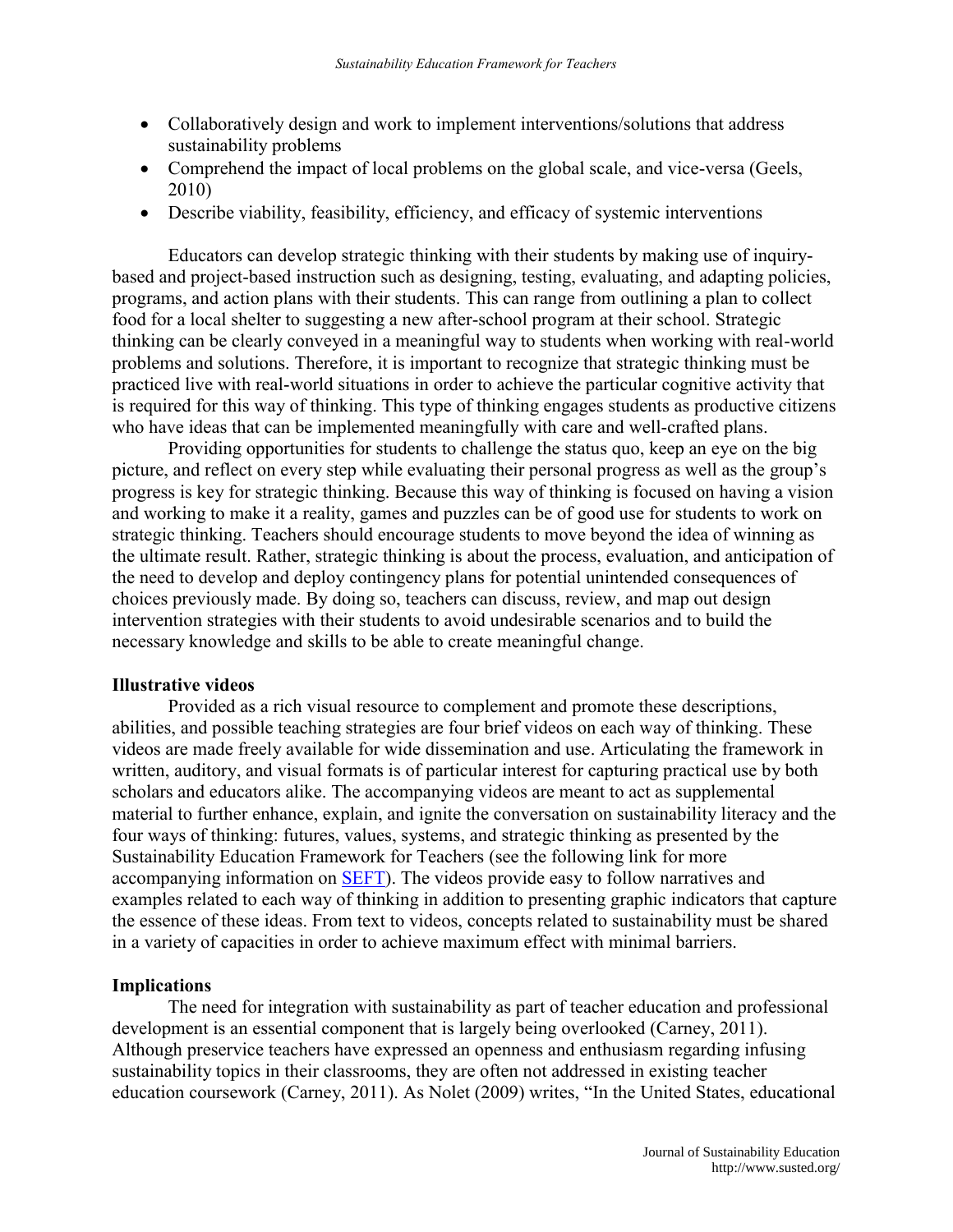leaders, particularly those concerned with the preparation of teachers, have yet to respond meaningfully to the issues of over-consumption, human-caused environmental damage, and the global and human catastrophe we are creating"  $(p. 411)$ .

To address this need, SEFT was developed to assist teachers with developing sustainability literacy so they are better prepared to produce globally-minded and knowledgeable citizens. This includes being able to address issues from an intergenerational perspective, embrace stewardship, challenge the status quo, identify the need social justice and fair distribution, respect limits, appreciate the importance of local place, understand the need for economic restructuring, see nature as a model and a teacher, and identify with global citizenship as part of their curriculum (Nolet, 2009). In addition, teachers need to be able to take a global perspective to encourage their students to see that issues, people, cultures, and places are interconnected and that complex systems operate on a variety of transparent and hidden levels. Likewise, teachers need to impart critical thinking skills, which are directly linked to decisionmaking capabilities (Church & Skelton, 2009).

Teachers must spend time grappling with the SEFT approach and deploying the process with their own thinking before they can make good use of it as an educator. Once teachers have a better understanding of SEFT, they can begin implementing the approach as described in their classrooms at their specific grade level. Through the framework, teachers will be able to become more nimble with the problem-oriented, solution driven nature of sustainability and how sustainability connects to the curricula they are already teaching in a seamless fashion. The four ways of thinking described by SEFT offer a way to synthesize and evaluate the many facets of the complex and interdisciplinary field of sustainability in a significant yet unobtrusive fashion in the classroom. Utilizing the framework creates an inquiry-based approach to problem-solving (Bybee, 2002) that leverages student curiosity and promotes search and discovery skills. Because this framework is meant to act as a landscape in which to situate new knowledge and ideas, teachers of all grade levels can make use of it with their students. SEFT can be implicitly incorporated in lesson plans or activities and/or teachers can use the framework to evaluate new materials for their students. SEFT offers four lenses that work together to support a better understanding of the world we live in today and the one we desire in the future.

### **Conclusion**

SEFT provides a landscape in which new knowledge about sustainability can be situated. This conceptual framework articulates concrete abilities and teaching strategies for linking pedagogy and learning to the goals of sustainability literacy. SEFT can provide a rich insight into key elements that should be infused into education for sustainability. It can also serve as a guide for meaningful assessment and evaluation of sustainability units, lesson plans, and activities. The authors' approach provides a unique attempt at articulating, mobilizing, and implementing sustainability literacy for the educator audience in a succinct and coherent fashion. The framework embodies the knowledge, skills, and attitudes necessary for problem solving with respect to complex sustainability challenges. It clearly outlines the aim of sustainability literacy in both written and visual format with the provided videos [\(SEFT\)](http://sustainabilityscienceeducation.asu.edu/course/sustainability-competencies/). Our hope is that by leveraging and implementing the framework in the classroom, teachers will be able to introduce vital issues to the next generation of decision-makers, enabling them to face key sustainability challenges of the 21st century.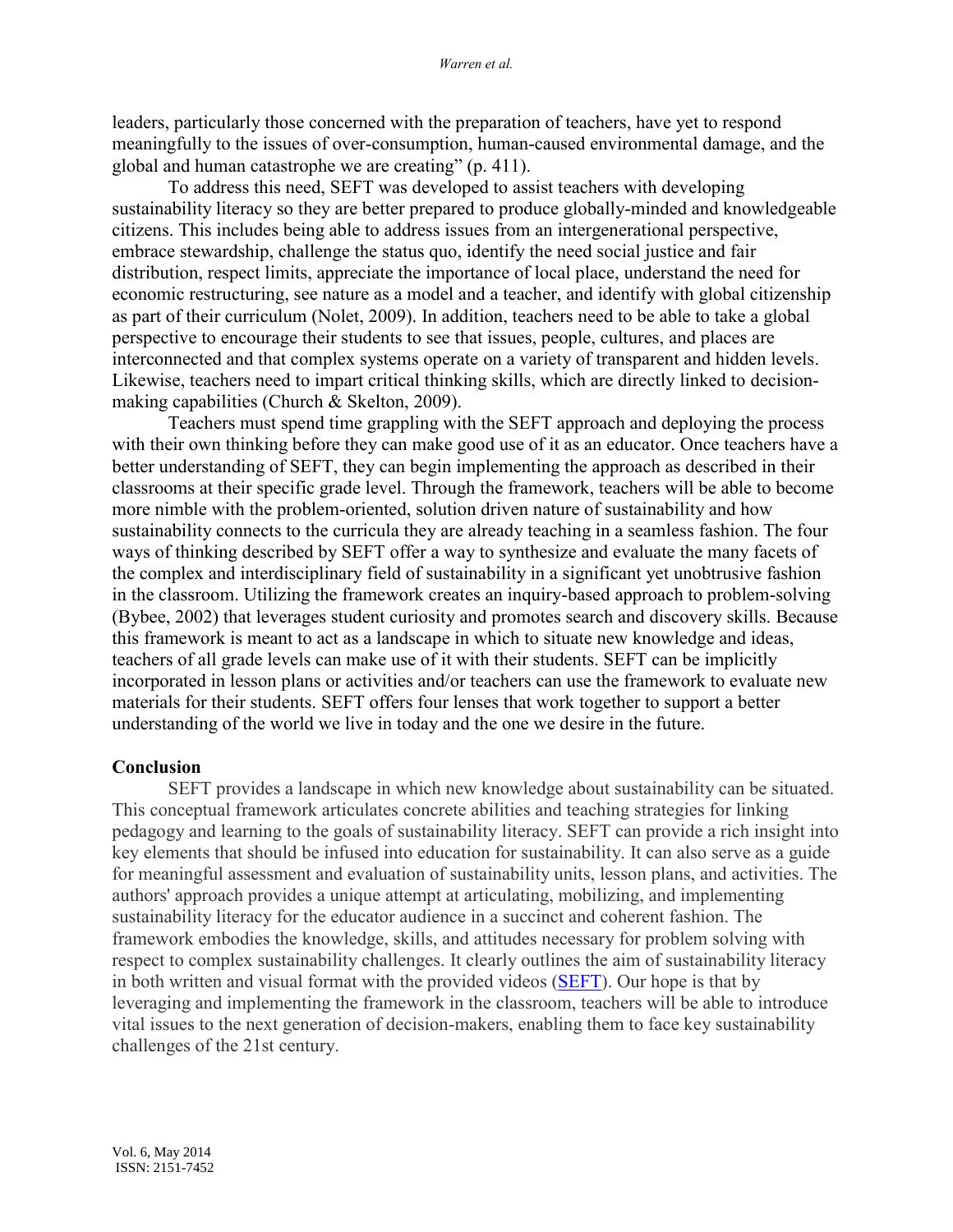**References:**

- Bäckstrand, K. (2003). Civic science for sustainability: Reframing the role of experts, policymakers and citizens in environmental governance. *Global Environmental Politics 3*(4), 24-41.
- Bertschy, F., Künzli, C., & Lehmann, M. (2013). Teachers' Competencies for the Implementation of Educational Offers in the Field of Education for Sustainable Development. *Sustainability*, *5*, 5067-5080
- Bollmann-Zuberbuhler, B., Kunz, P., & Frischknecht-Tobler, U. (2014). Essential Elements of Sustainability Education. *Journal of Sustainability Education, 6,* 1-8. Retrieved from http://www.jsedimensions.org/wordpress/wpcontent/uploads/2014/05/FrischknechtUrsulaEtAlJSEMay2014PDFReady.pdf
- Bybee, R.W. (2002). Scientific inquiry, student learning, and the science curriculum. In R. W. Bybee (Ed.), *Learning science and the science of learning* (pp. 25-64). Arlington, VA: NSTA Press.
- Carney, J. (2011). Growing our Own: A Case Study of Teacher Candidates Learning to Teach for Sustainability in an Elementary School with a Garden. *Journal for Sustainability Education.* Retrieved from http://www.journalofsustainabilityeducation.org/ojs/index.php?journal=jse&page=article
- &op=view&path[]=46 Casti, J. & Karlqvist, A. (Eds.) (1986). *Complexity, Language, and Life: Mathematical Approaches Biomathematics* (Vol. 16).
- Church, W., & Skelton, L. (2010). Sustainability Education in K-12 Classrooms. *Journal of Sustainability Education*, 1-12.
- Corburn, J. (2007). Community knowledge in environmental health science: Co-producing policy expertise. *Environmental Science & Policy, 10*(2), 150-161.
- Cortese, A. (2003). The Critical Role of Higher Education in Creating a Sustainable Future. *Planning for Higher Education*, 15-22.
- Costanza, R. (2011). Needed: The solutions generation. *Solutions,* 2(5).
- Diamond, S. & Irwin, B. (2013). Using e-learning for student sustainability literacy: Framework and review*. International Journal of Sustainability in Higher Education, 14*(4), 338–348.
- Fien, J. & Tilbury, D. (1996). Learning for a sustainable environment: An agenda for teacher education in Asia and the Pacific. *UNESCO Principal Regional Office for Asia and the Pacific, Bangkok*, 42-66.
- Fischer, F. (1993). Citizen Participation and the Democratization of Policy Expertise: From Theoretical Inquiry to Practical Cases. *Policy Sciences 26*(3), 165-187.
- Geels, F. (2010). Ontologies, socio-technical transitions (to sustainability), and the multi-level perspective*. Research Policy, 39* (4) 495-510.
- Gibson, R.B. (2006). Sustainability assessment: basic components of a practical approach. *Impact Assessment and Project Appraisal, 24*(3), 170-182.
- Grunwald, A. (2004). Strategic knowledge for sustainable development: the need for reflexivity and learning at the interface between science and society. *International Journal of Foresight and Innovation Policy 1*, 150-167.
- Guston, D. H. (2014). Understanding 'anticipatory governance'. *Social Studies of Science*, 44(2), 218-242.
- Holifield, R., Porter, M., & Walker, G. (Eds.). (2010). *Spaces of environmental justice*. Chichester, West Sussex, U.K.; Malden, MA: Wiley- Blackwell.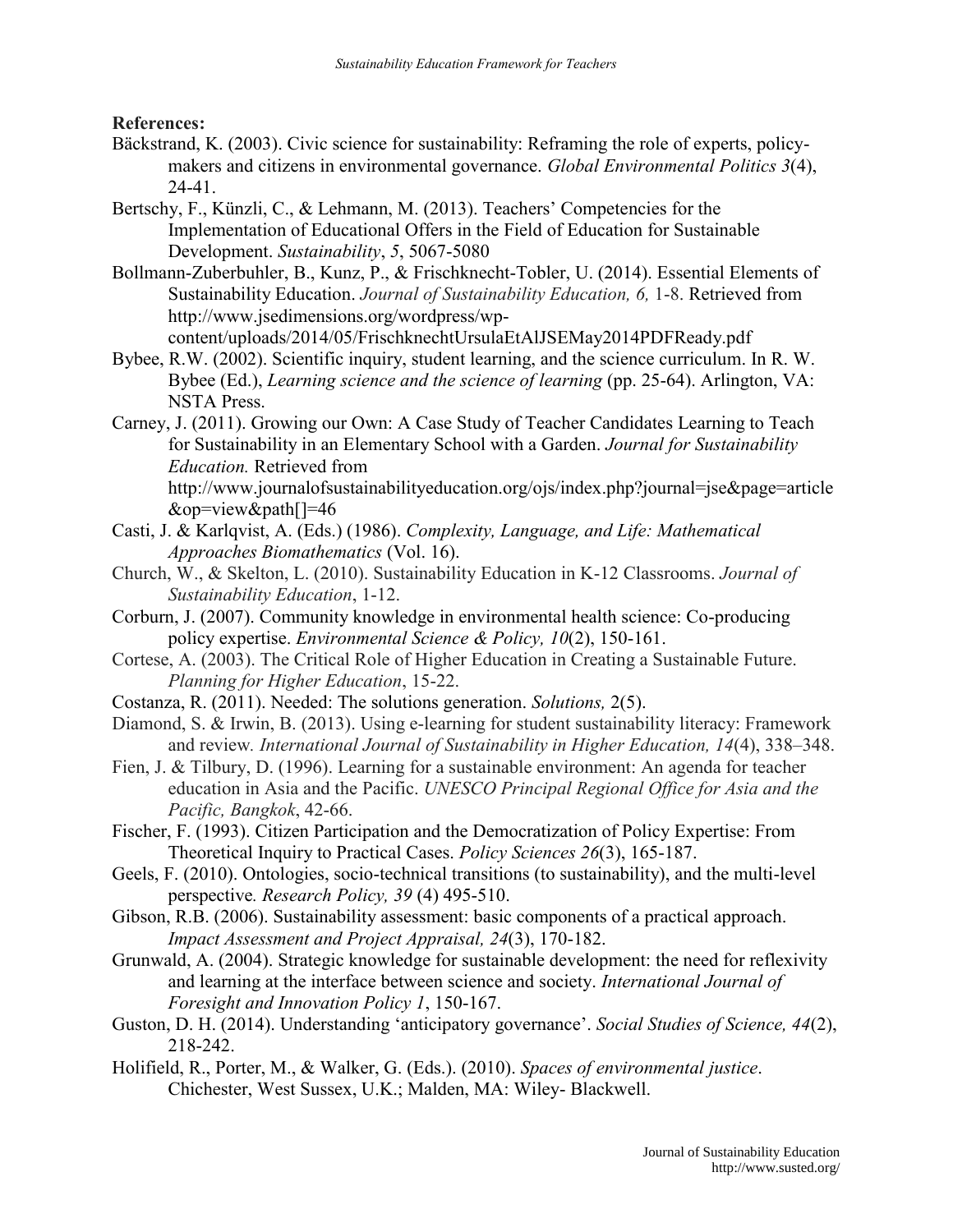Kates, R., et al. (2001). Sustainability Science. *Science, 292 (5517),* 641-642.

- Kemp, R. & Rotmans, J. (2005). The Management of the Co-Evolution of Technical, Environmental and Social Systems. *Towards Environmental Innovation Systems* 33-55.
- Kurtz, L. (2008). *Encyclopedia of Violence, Peace, and Conflict*. (Vol. 2). Academic Press.
- Kuhlmann, S. (2001). Future governance of innovation policy in Europe three scenarios. *Research Policy, 30*(6), 953-976.
- Lawrence, E. (1999). Strategic thinking: A discussion paper. Ottowa Personnel Development and Resourcing Group, Public Service Commission of Canada. Retrieved from www.hrbartender.com/images/thinking.pdf
- Loorbach, D. A. (2007). *Transition management: New mode of governance for sustainable development*. Utrecht, The Netherlands: International Books.
- Meadows, D. (2008). *Thinking in Systems: A Primer*. White River Junction, VT: Chelsea Green Publishing Company.
- Newman, P. & Jennings, I. (2008). *Cities as sustainable ecosystems: Principles and practices*. Washington, DC: Island Press.
- Nolet, V. (2009). Preparing sustainability-literate teachers. *Teachers College Record*, 111(2), 409-422.
- Norton, B.G. (2005). *Sustainability: A philosophy of adaptive ecosystem management*. Chicago: The University of Chicago Press.
- Orr, D.W. (1992). *Ecological literacy: Education and the transition to a postmodern world*. Albany: State University of New York Press.
- Ostrom, E. (1990). *Governing the commons: The evolution of institutions for collective action*. Cambridge, MA: Cambridge University Press.
- Rawls, J. (1985). Justice as Fairness: Political not Metaphysical. *Philosophy & Public Affairs*, 14(3), 223-251.
- Report of the World Commission on Environment and Development: Our Common Future (1986). United Nations. Retrieved from http://www.un-documents.net/wced-ocf.htm
- Robinson, D. K. R., Huang, L., Guo, Y., & Porter, A. L. (2013). Forecasting innovation pathways (FIP) for new and emerging science and technologies. *Technological Forecasting and Social Change, 80*(2), 267-285.
- Robinson, J., Burch, S., Talwar, S., O'Shea, M., & Walsh, M. (2011). Envisioning sustainability: Recent progress in the use of participatory backcasting approaches for sustainability research. *Technological Forecasting & Social Change,* 78, 756-768.
- Rockström, J., Steffen, W., Noone, K., Persson, A., Chapin, FS. III, & et. al., (2009). Planetary boundaries: Exploring the safe operating space for humanity. *Ecology and Society*, 14(32).
- Rolston, III H. (1994). Value in Nature and the Nature of Value. In Attfield, R., & Belsey, A. (Eds.), *Philosophy and the Natural Environment* (pp. 13-30). Cambridge University Press: Cambridge, UK.
- Santone, S., Saunders, S., & Seguin, C. (2014). Essential Elements of Sustainability in Teacher Education. *Journal of Sustainability Education, 6,* 1-15. Retrieved from http://www.jsedimensions.org/wordpress/wp-content/uploads/2014/05/Santone-Et-Al-JSE-May-2014-PDF-Ready.pdf
- Selin, C. (2007). *Scenarios for Success: Turning Insights into Actio*n. Arizona State University In Sharpe & van der Heijden, 27-52.
- Sipos, Y., Battisti, B., & Grimm, K. (2008). Achieving transformative sustainability learning: